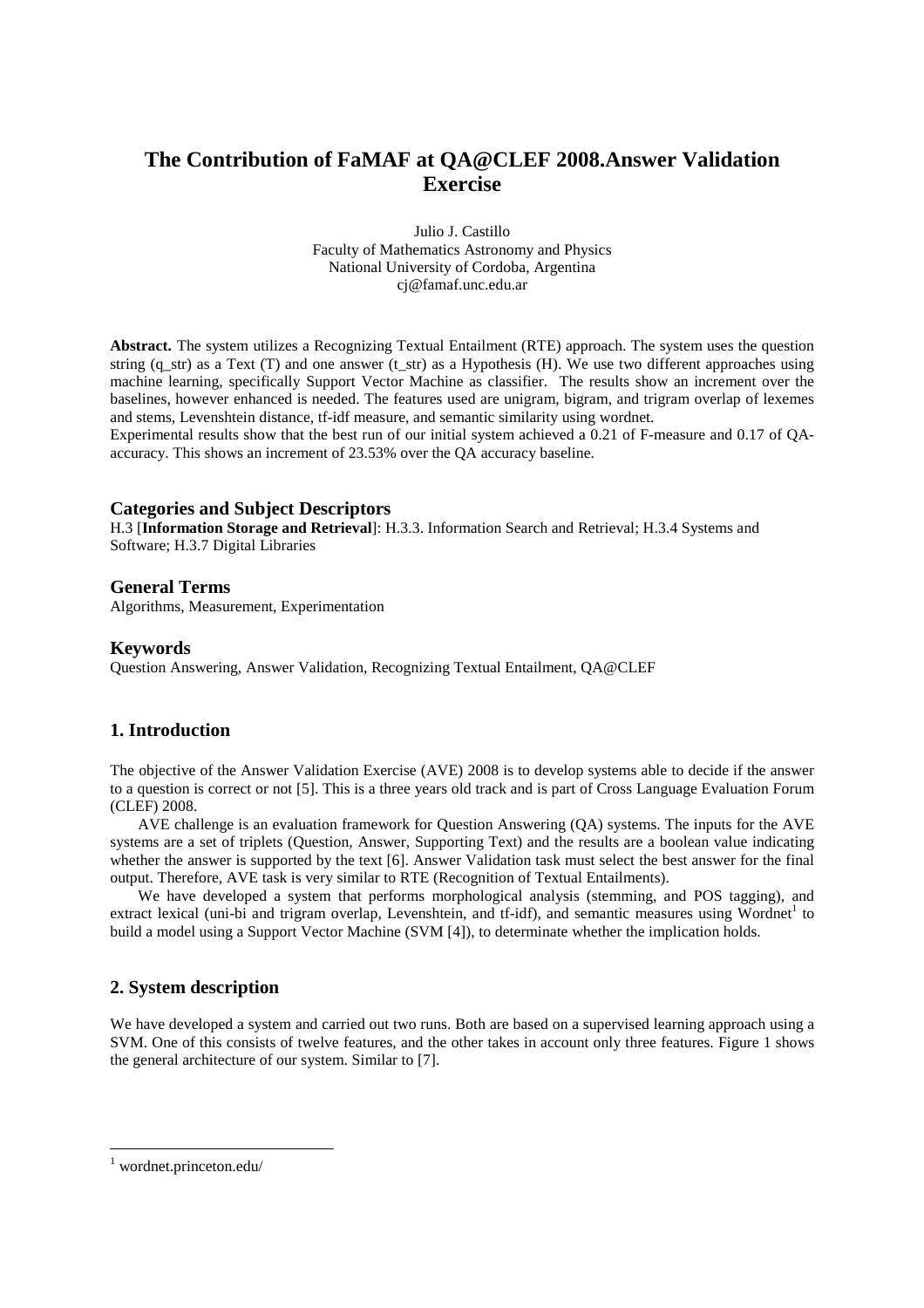

**Figure 1.** Our System for English Answer Validation

Two different runs were submitted to AVE 2008 Challenge, and the experiments shows that our second run achieved a 0.21 F-measure, and that outperformed the standard baseline by 0.7 points. The first run is based on 12 feature vectors, and our second run is based on three features.

 In order to extract all of these features, the system employs different tools such as a stemmer, a POS tagger, and Wordnet. The run one, is based on lexical overlaps and is quite simple, and his results are mayor that baselines, however we think that is not very competitive. This system approach is based on determinate if H (Hypothesis) is entailed by T (Text) considering only lexical similarities. The procedure for both runs will be described in sections 2.1 and 2.2.

#### **2.1 Run 1: Lexical similarity**

The main idea is to extract a set of lexical measures to determinate the similarity between (Hypothesis, Text) pairs. Our lexical approach is similar to [1] and [2].

We don't preprocess the pairs using English stopwords list, because this process could remove important information of question, such as "the type" of question.

We have used an implementation of Porter stemmer<sup>2</sup> [3] to obtain the stems of tokens. The bag of stems is used for process the last six features.

Follow the first run features are depicted:

- **1.** Percentage of word of the hypothesis in the text (treated as bags of words).
- **2.** Percentage of word of the text in the hypothesis (treated as bags of words).
- **3.** Percentage of bigrams of the hypothesis in the text (treated as bags of words).

 $\overline{a}$ 

<sup>&</sup>lt;sup>2</sup> http://tartarus.org/~martin/PorterStemmer/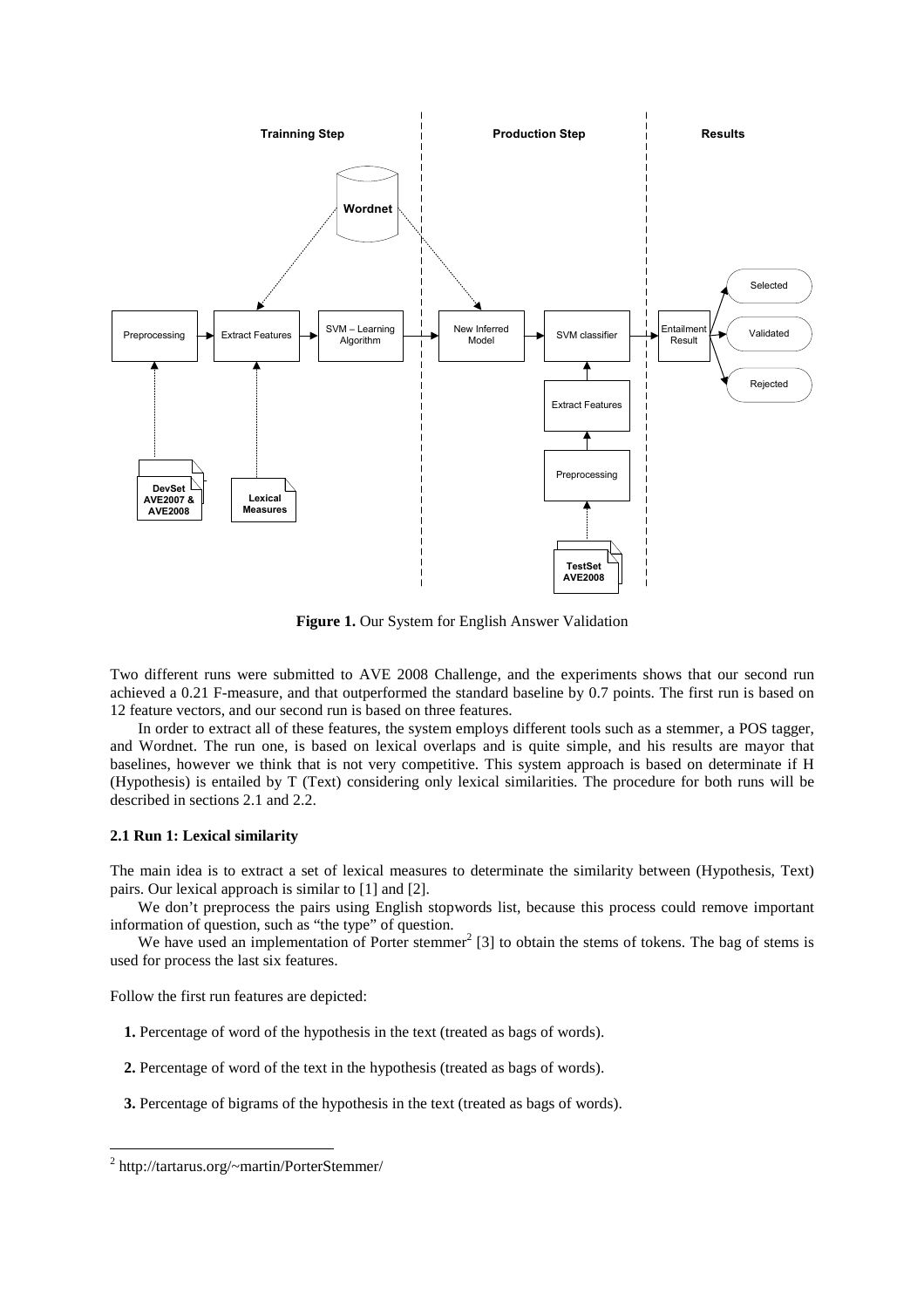**4.** Percentage of trigrams of the hypothesis in the text (treated as bags of words).

 **5.** TF-IDF + Cosine measure between the text and hypothesis.

**6.** Levenshtein<sup>3</sup> distance between T and H (over words).

 **7.** Percentage of word of the hypothesis in the text (treated as bags of stems).

 **8.** Percentage of word of the text in the hypothesis (treated as bags of stems).

 **9.** Percentage of bigrams of the hypothesis in the text (treated as bags of stems).

 **10.** Percentage of trigrams of the hypothesis in the text (treated as bags of stems).

 **11.** TF-IDF + Cosine measure between the text and hypothesis (treated as bags of stems).

 **12.** Levenshtein distance between T and H (over stems).

TF-IDF measure is calculated over T and H's that are thought as little documents. One of this is q\_str and the others are t\_str. The value of this feature is between 0 and 1.The similarity of both documents is captured by using the cosine similarity measure. This measure is performed measuring the cosine of the angle for the two documents vectors.

Levenshtein distance between T and H is the minimum numbers of operations (edit distance) that are needed to transform one string T, into the other string H, using only insertion, deletion, or substitution of a single character. We think that the system should be able of insert, delete or substitute entire word or stems, instead of characters. It will be our next step.

## **2.2 Run 2: Lexical and Semantic similarity**

The second run that we have submitted uses only three features. The first step to preprocess these pairs is to obtain the stems of tokens. We have used OpenNLP<sup>4</sup> to obtain pos-tagging. Additionally we have used Wordnet<sup>5</sup> as tool for determinate synonym and hypernonym relationship. The features used for the second run are the followings:

 **1.** Levenshtein distance between T and H (over stems). Identical to feature 6 in Run1.

 **2.** Lexical similarity using Levenshtein distance:

**3.** Semantic similarity using Wordnet

The steps necessary to obtain lexical similarity using Levenshtein distance are:

- Each string T and H are divided in a list of tokens.
- The similarity between two different tokens is performed using the "string edit-distance
- matching"(Levenshtein distance). This is for all tokens.
- The string similarity between two list of tokens is reduced to the problem of "bipartite graph matching".

Therefore, it is performed using the Hungarian algorithm over this bipartite graph. After, we find the optimal assignment that maximizes the sum of ratings of each token. Note that each graph node is a token of the list.

Finally the final score is calculated by:

 3 http://www.let.rug.nl/~kleiweg/lev/levenshtein.html

<sup>4</sup> http://opennlp.sourceforge.net/

<sup>5</sup> wordnet.princeton.edu/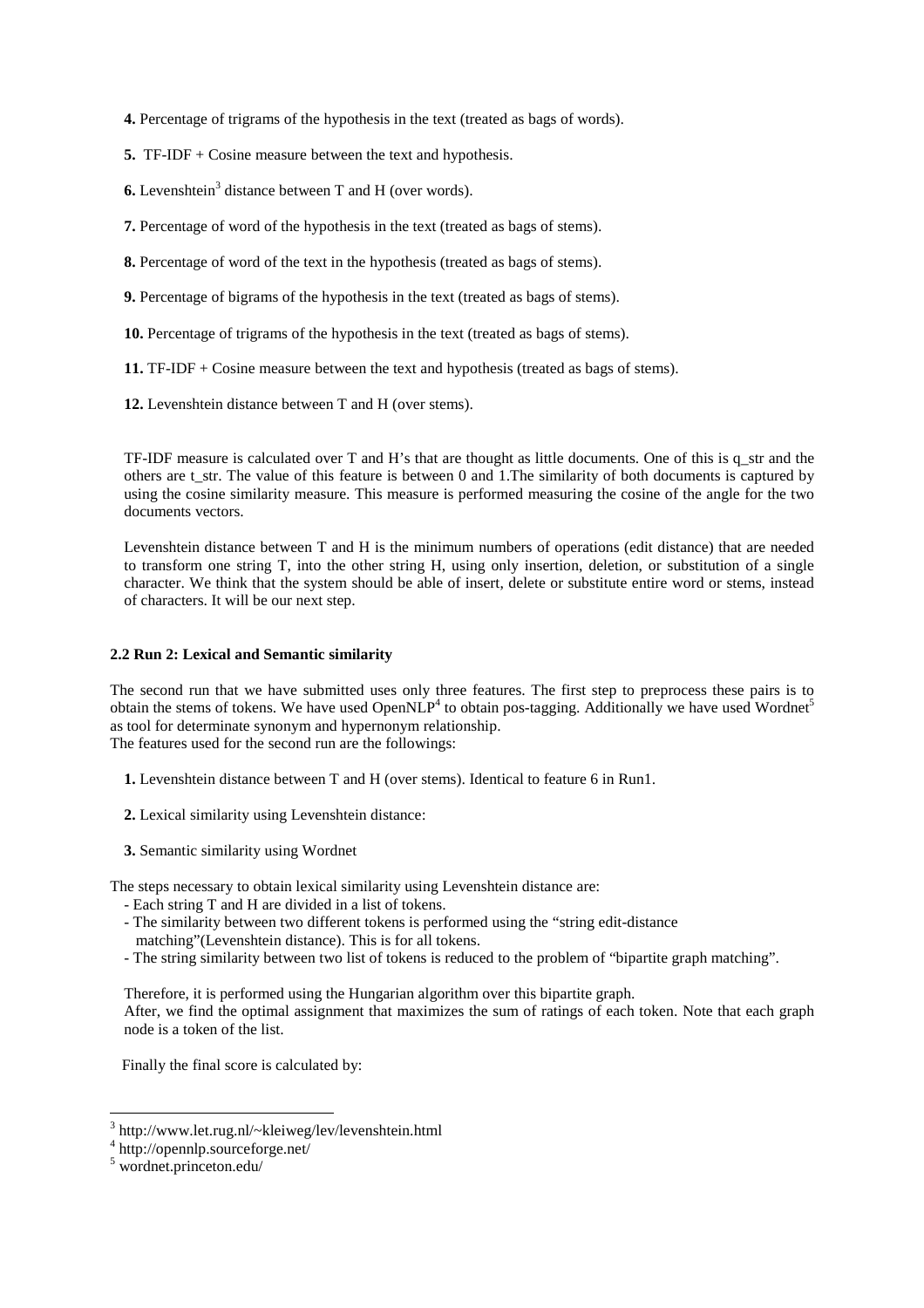$finalscore = \frac{TotalSim}{Max(Length(T), Length(H))}$ 

Where:

 TotalSim: is the sum of the similarities with the optimum assignment (using Hungarian algorithm). The maximum value of TotalSim is equal to Max (Length (Text), Length (H)).

Length (T): is equal to the quantity of tokens that the graphs have in his origin component. Length (H): is equal to the quantity of tokens that the graphs have in his destine component.

Wordnet is used to calculate the semantic similarity of two strings. Given two tokens, they are used only in synonym and hypernonym relationship (is a type of relation). After, BFS (Breadth First Search) algorithm is used over these tokens, and then if two words are found, his similarity is calculated using two factors: length of the path, and orientation of the path.

The required steps are the followings:

3.1. Tokenization

3.2. Stemming words

3.3. POS tagging (to compare the word senses using the same POS. Therefore only are compared words in the same taxonomy).

3.4. WSD is performed using the Lesk algorithm, based on Wordnet definitions.

3.5. A semantic similarity matrix is defined.

The semantic similarity is computed by:

$$
Sim(s, t) = 2 \times \frac{Depth(LCS(s, t))}{Depth(s) + Depth(t)}
$$

Where:

- s,t : are source and target words that we are comparing(s is the Hypothesis and t is the Text).

- Depth(s): Is the shortest distance between root node to current node (in the local taxonomy).

- LCS(s,t): is the least common sub-summer of "s" and "t".

 3.6. A bipartite graph is building and computed using Hungarian Algorithm. 3.7. To obtain the final score, we use "matching average", i.e.:

> $(X)$  + Length  $(Y)$  $2 \times \frac{Match(X, Y)}{Length(X) + Length(Y)}$  $\textit{Match } (X, Y)$ <br> $\textit{Match } (X, Y)$ <br> $\textit{Length } (X)$  + Length

Where:

- X and Y are two sentences, particularly are T and H.

## **3. Experimental Evaluation**

#### **3.1. Training and Test Sets**

The development set available for the AVE 2007 English task consists of 1121 answers, where 11,59% are validated answers and the rest 88.41% are rejected. On the other hand, the AVE 2008 development set consists of 195 pairs, only 21 are positives, it is 10,77% of the total.

 Our system was sensitive to this unbalanced training set, so we built a balanced set, with approximately the same number of TRUE and FALSE pairs. We took all TRUE pairs from the training sets in AVE 2006 and AVE 2007 and then we incorporated a number of FALSE pairs totalling a 40% of the total. We have testing with 10%, 20%, 40%, 50%, and 60% of negatives of the total, and the best development set result was with 40% of FALSE.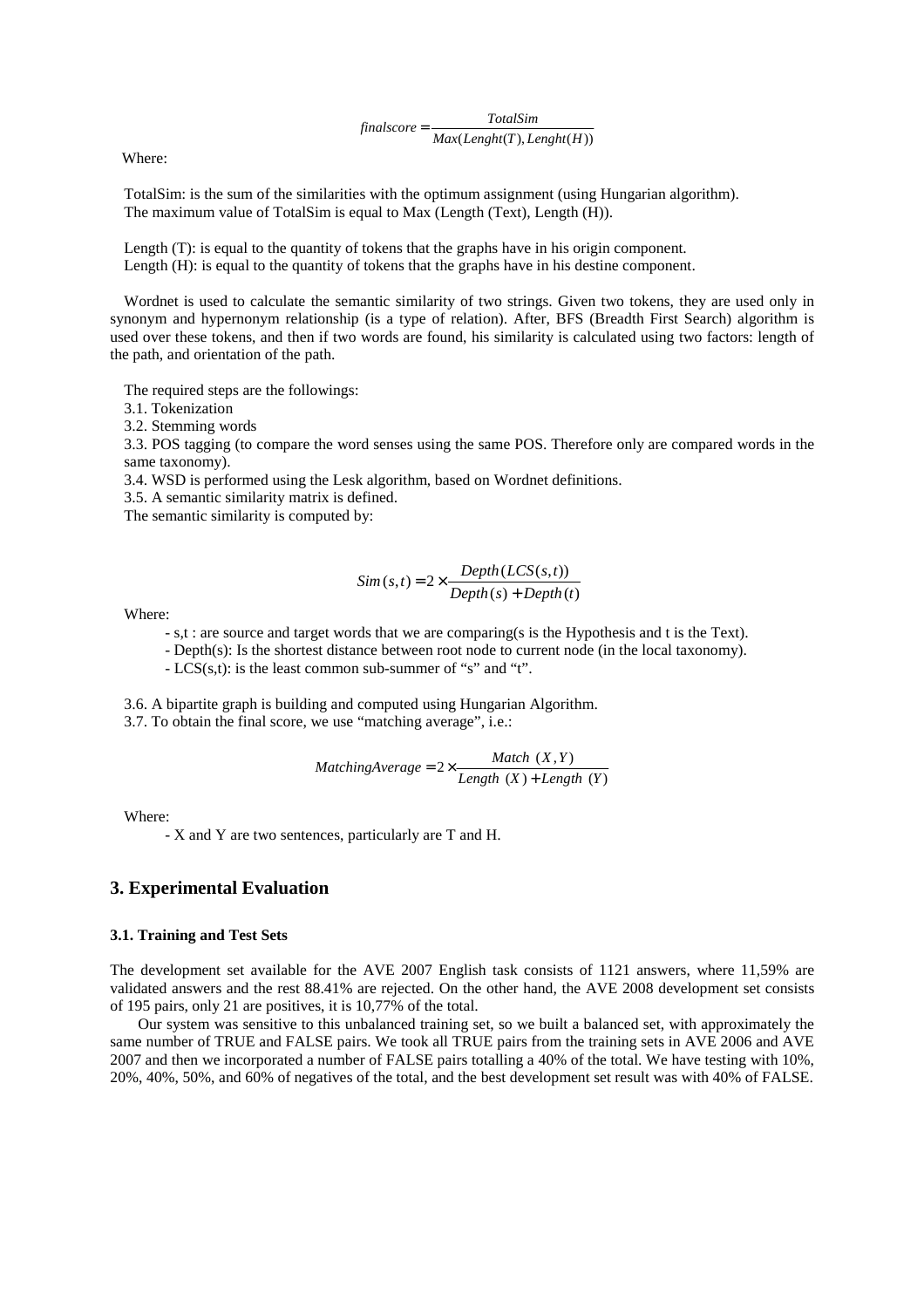#### **3.2. Analysis of Results**

The described system has been tested in English using training sets of AVE 2006 and AVE 2007. The tables 1 and 2 show the recall, precision and f-measure over correct answers that were obtained with Run 1 and Run 2. Two baseline systems return VALIDATED for 100% and 50% of answers in the test set. The results were a relative high qa\_accuracy and an acceptable f-measure.

Language: English

|                  | ю    | <b>Precision</b> | Recall |
|------------------|------|------------------|--------|
| RUN <sub>2</sub> | 0.21 | 0.13             | 0.56   |
| RUN <sub>1</sub> | 0.17 | 0.09             | 0.94   |
| 100% VALIDATED   | 0.14 | 0.08             |        |
| 50% VALIDATED    | 0.13 | 0.08             | 0.5    |

**Table 1**. General evaluation of the Famaf's system

The results obtained by both systems have been better than the baselines, achieving the Run 1 a high recall. The Run 1 represents a very positivist approach because the systems highly classify an (T,H) pair as a positive entailment.

 Regarding the false positives, we can see that the Levenshtein distance is the best of the twelve features, because is the most differentiable among the others, and helps the classifier to classify correctly.

The first 6 features (over bag of words) are more descriptive that the last 6 features (over stems). However, his difference is not significant.

 Table 2 shows the results obtained for the two runs, compared with the value obtained in a perfect selection, best QA system, and a baseline system that validates all answers and randomly select one of them. This measure is used for compare the AV systems with QA systems presented in QA@CLEF.

Baselines for comparing AV systems performance with QA systems in English.

|                   | estimated_qa_performance | qa_accuracy |
|-------------------|--------------------------|-------------|
| Perfect selection | 0.56                     | 0.34        |
| Best QA system    | 0.21                     | 0.21        |
| RUN <sub>2</sub>  | 0.16                     | 0.17        |
| $RUN$ 1           | 0.16                     | 0.16        |
| random            | 0.09                     | 0,09        |

**Table 2**. Evaluation results obtained by the qa-accuracy measure

# **4. Conclusion and Future Work**

We presented to AVE 2008 our initial RTE system that is based on machine learning approach using SVM as classifier. We have used lexical features such as unigram, bigram, and trigram overlap of lexemes and stems, and also we have used Levenshtein distance, tf-idf measure, and semantic similarity with Wordnet.

Experimental results show that the best run of the system achieved a 0.21 of F-measure and 0.17 of QAaccuracy, an increment of 23.53% over the QA accuracy baseline. In spite of the simplicity of the approach, we have obtained a reasonable 0.17 of QA accuracy for the second run.

 Future work is oriented to probe with different classifiers as Bayesian Binary Regression (BBR), and use different datasets RTE, and RTE+AVE. To enhance the system, we will work with lexical and semantic similarity, adding features and testing his improvement.

Additionally an NER module will be incorporated and combined with the rest of the system and his performance will be evaluated.